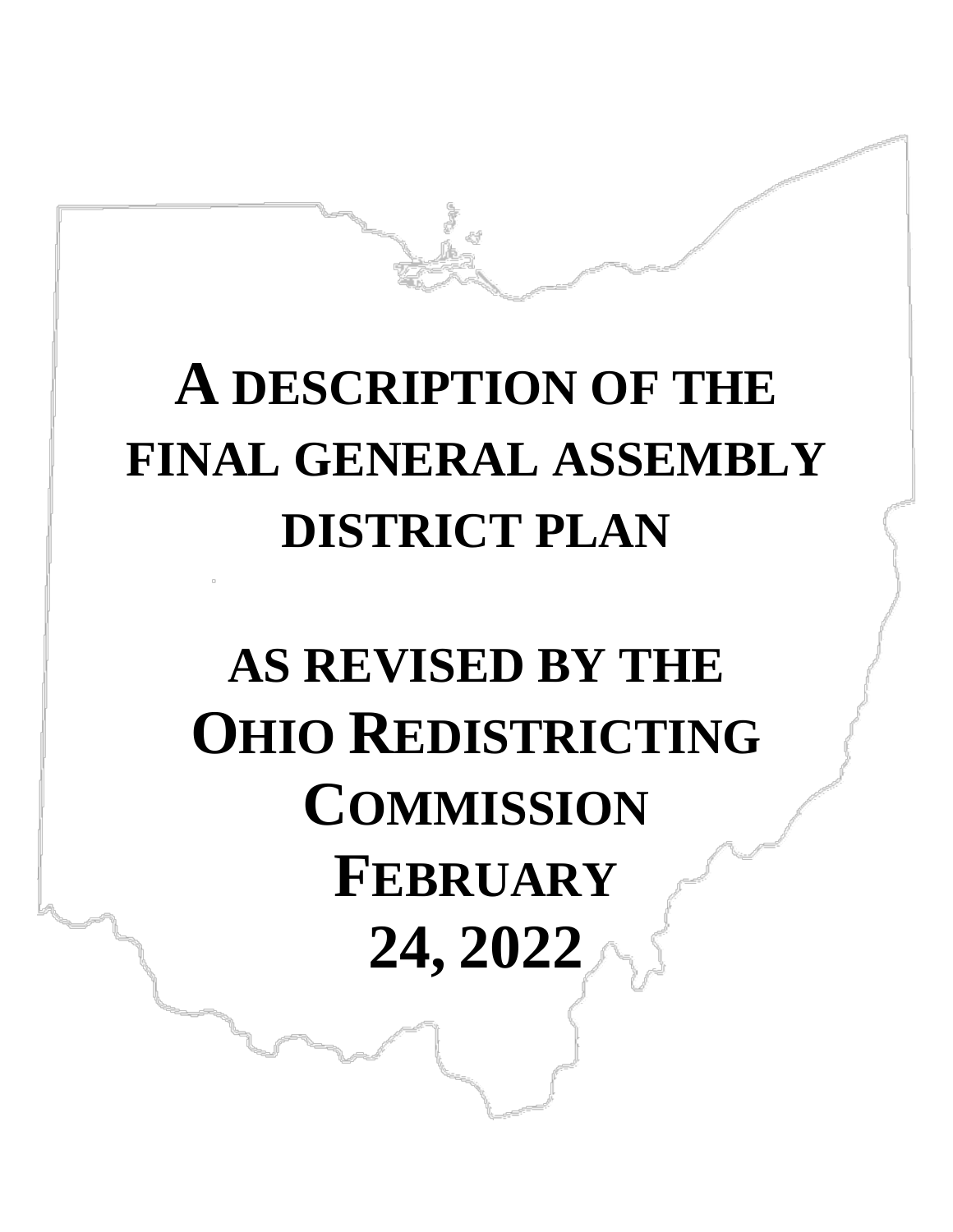(this page intentionally left blank)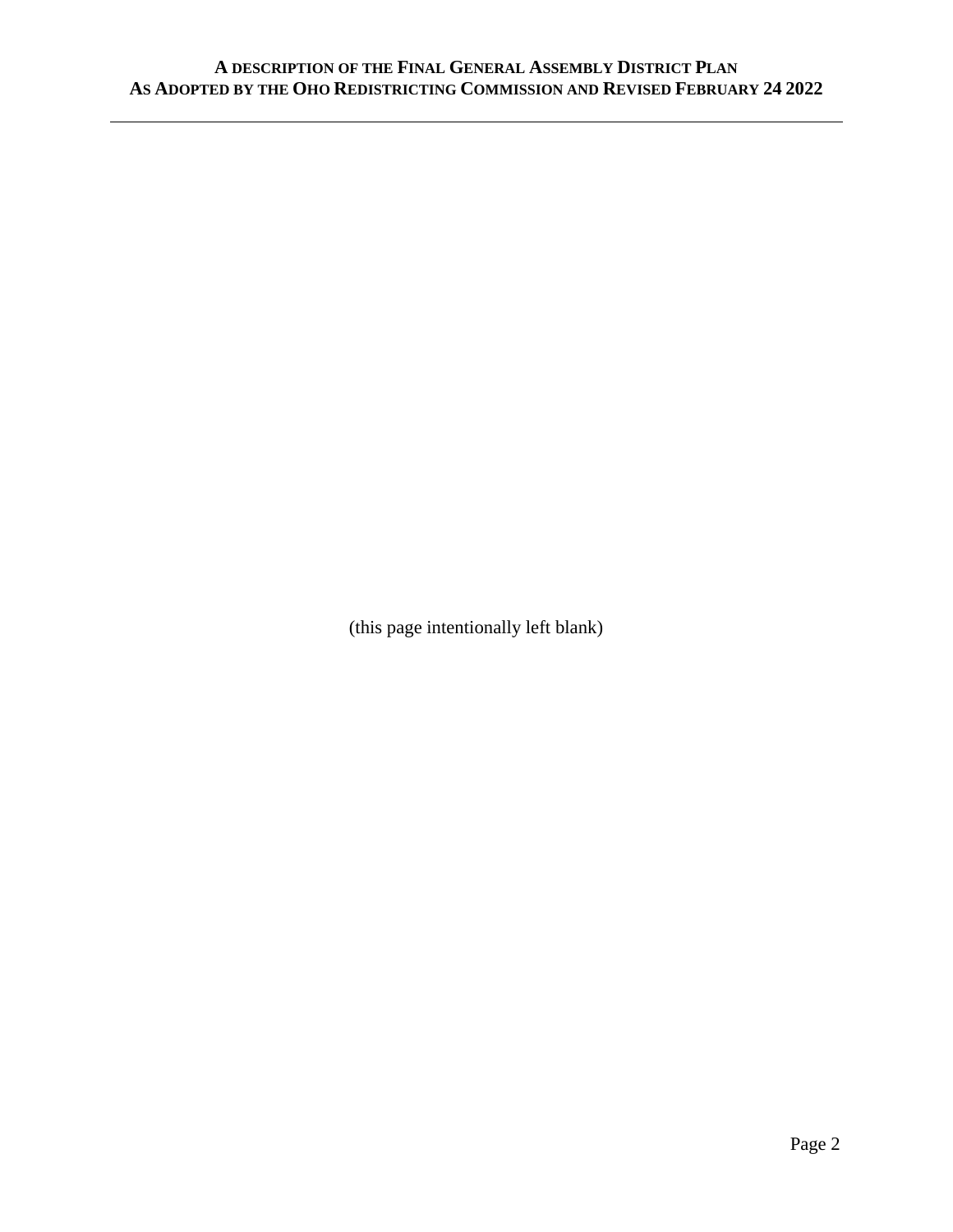## **Table of Contents**

- I. Ohio House Districts (Image)
- II. Ohio Senate Districts (Image)
- III. Descriptions of Ohio House Districts
- IV. Descriptions of Ohio Senate Districts
- V. Statistical Information for Ohio House Districts
- VI. Statistical Information for Ohio Senate Districts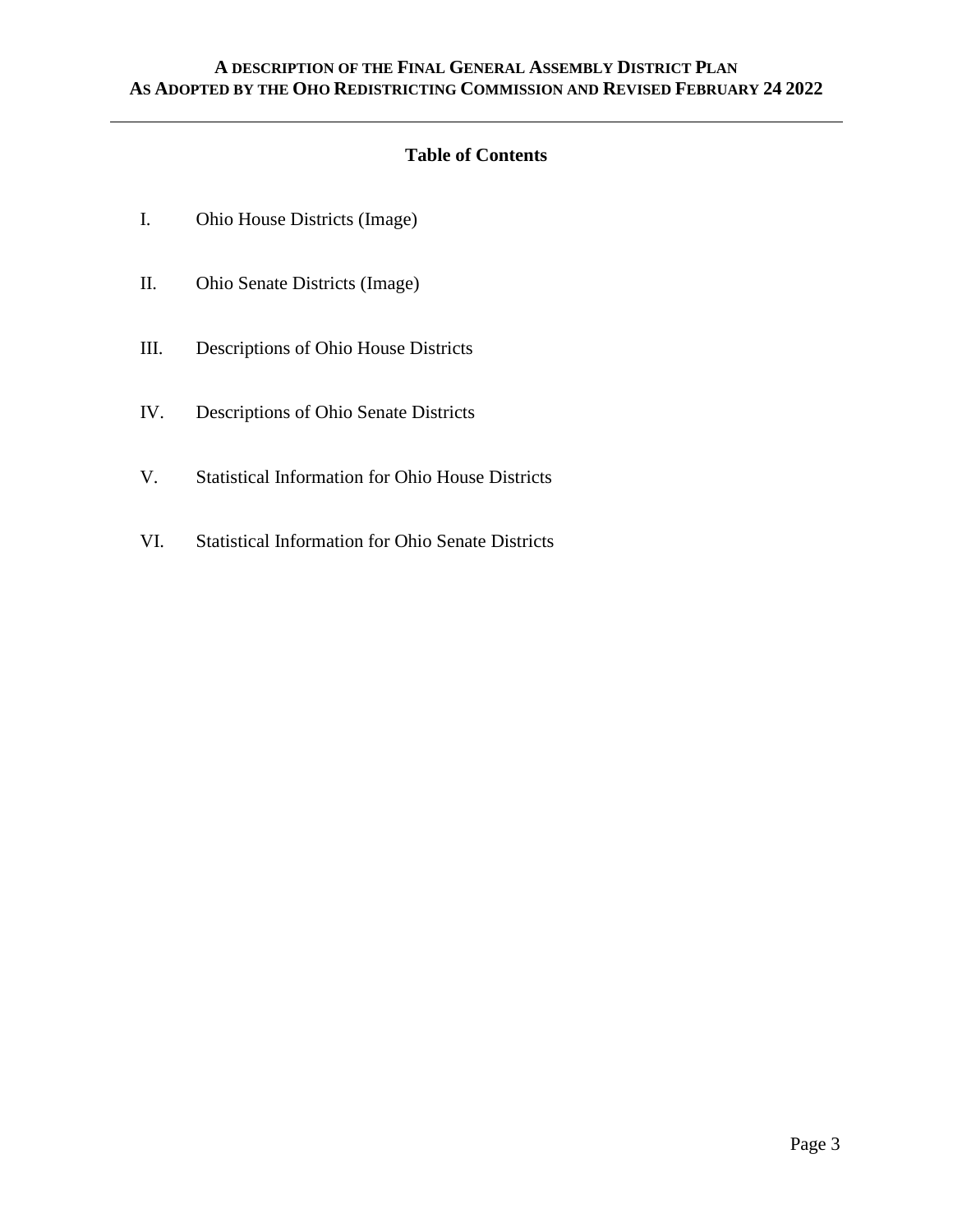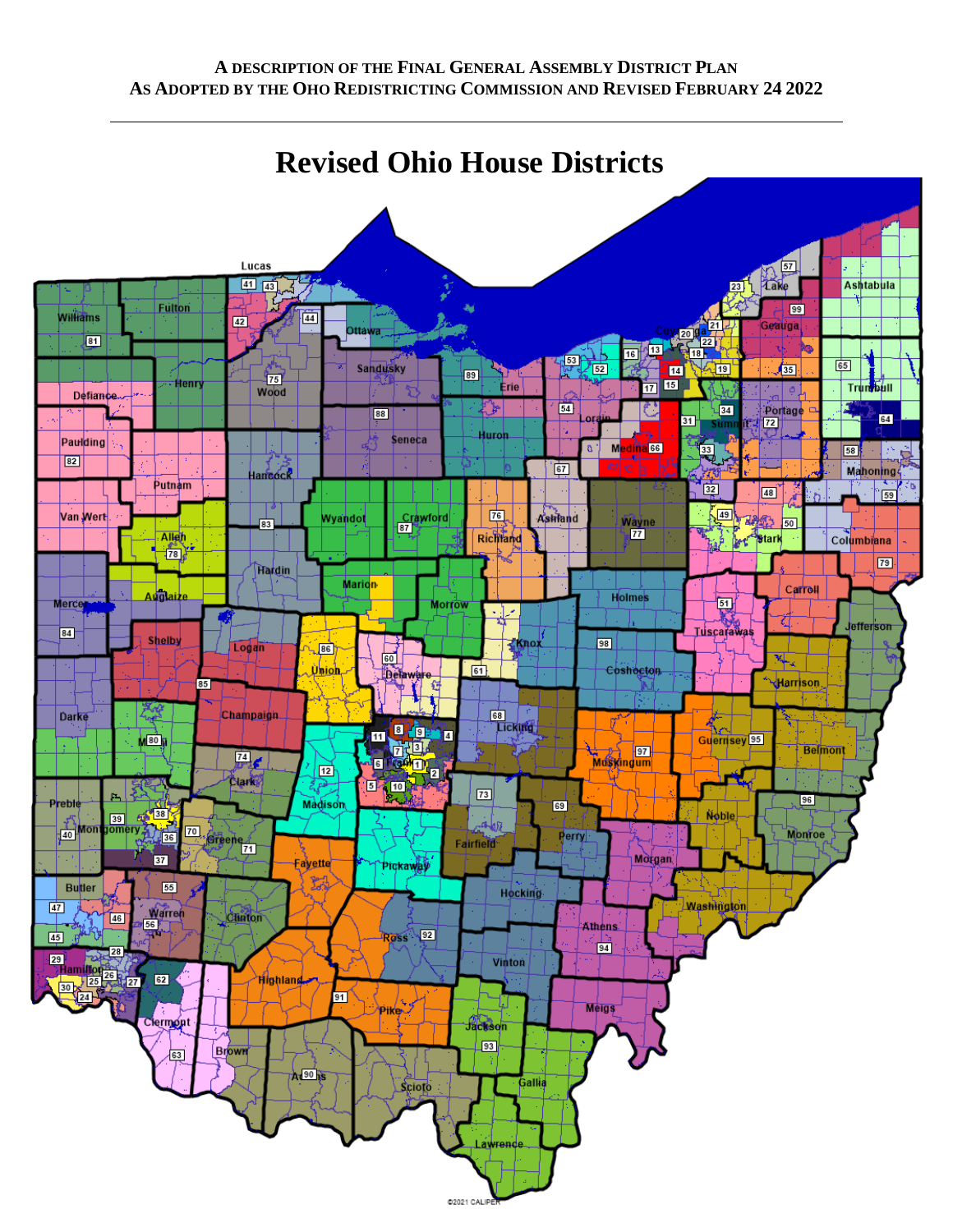

## **Revised Ohio Senate Districts**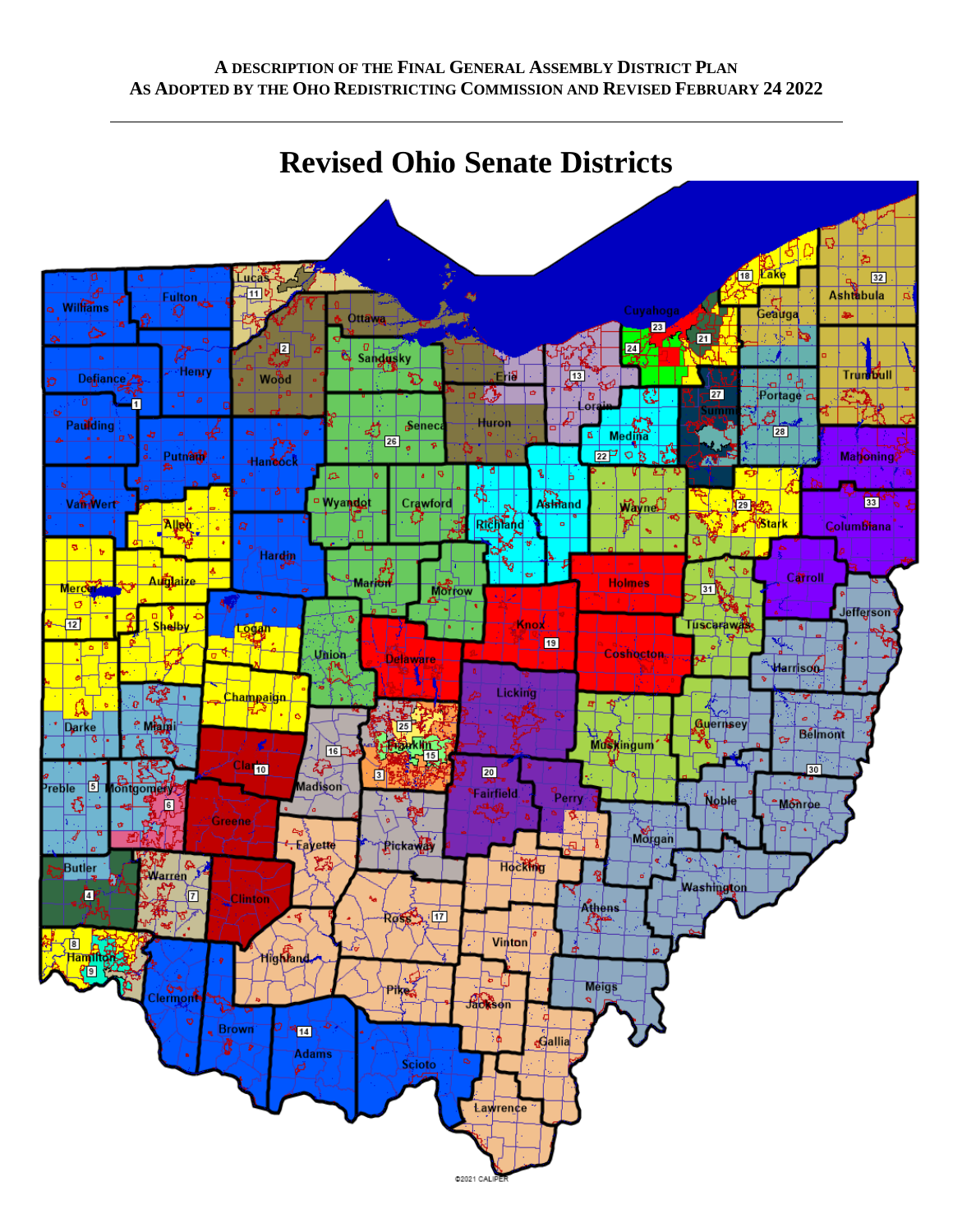According to the 2020 U.S. Census, the population of Ohio was 11,799,448. Pursuant to Section 7, Article XI of the Ohio Constitution, all geographic references in this document (including counties, municipal corporations, and townships) are to Ohio's geography as it existed on the date of the 2020 census.

If any geographic area of the state is not specifically named herein, please consult the Block Assignment File (BAF) adopted by the Ohio Redistricting Commission.

## **DESCRIPTIONS OF OHIO HOUSE DISTRICTS**

**HOUSE DISTRICT 13** CUYAHOGA COUNTY (part) Cleveland (part) Ward 3 (part) Precincts N, R Ward 11 (part) Precincts B, C, D, E, F, G, H, I, J, K, L, M, N, O, P Ward 14 (part) Precincts A, E, F, P Ward 15 (part) Precincts A, B, C, D, E, G, H, I, L, M, N, O, R Precinct F (part) See official Block Assignment File (BAF) on file with the Secretary of State for census block level analysis Precinct K (part) See official Block Assignment File (BAF) on file with the Secretary of State for census block level analysis Ward 16 (part) Precincts I, J, L, M, N, O, Q Precinct K (part) See official Block Assignment File (BAF) on file with the Secretary of State for census block level analysis Ward 17 (part) Precincts I, J, K, M, N, O, P, Q, R Lakewood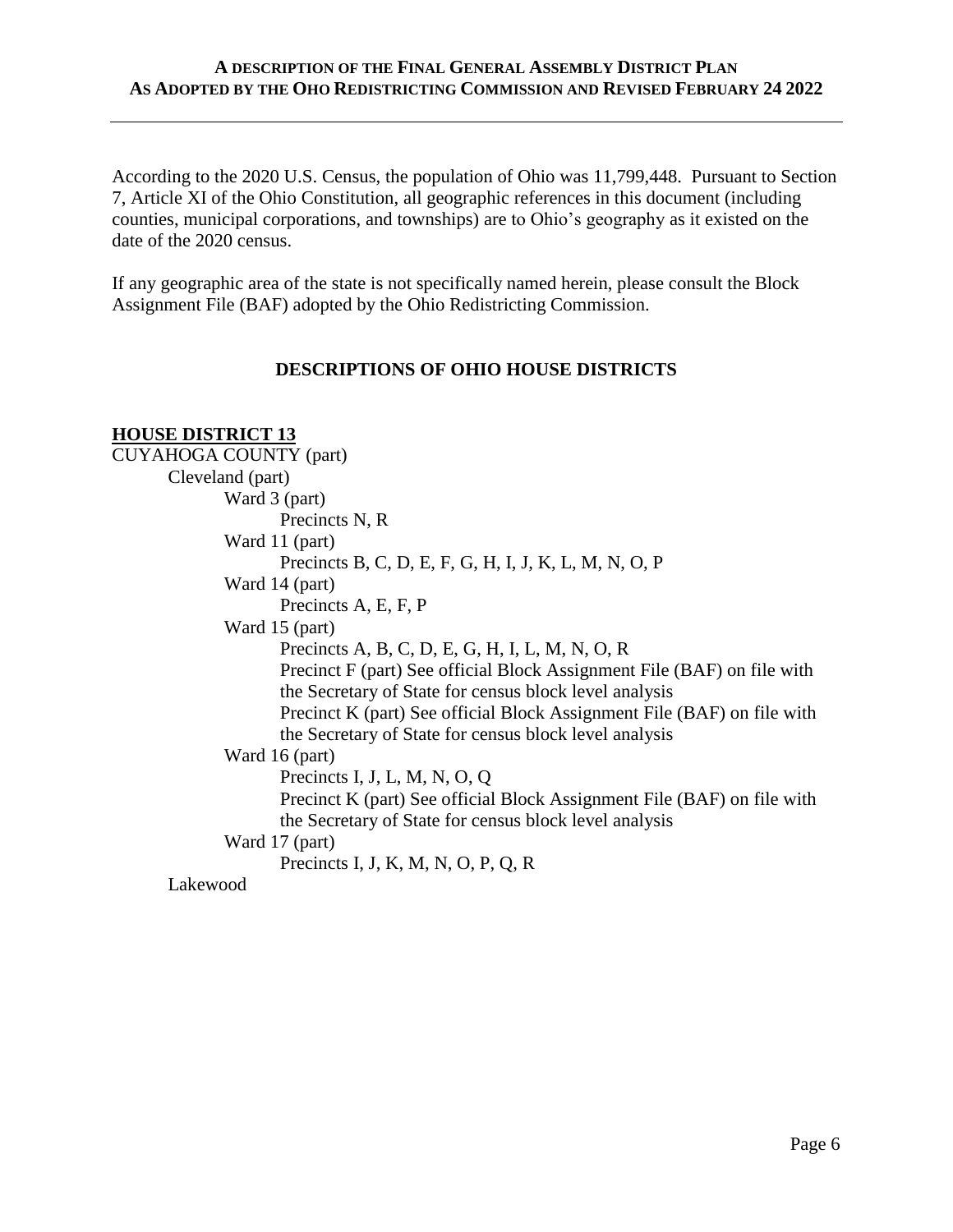## **HOUSE DISTRICT 14**

CUYAHOGA COUNTY (part) Cleveland (part) Ward 11 (part) Precinct A Ward 16 (part) Precincts A, B, D, E, F, G, H, P Precinct K (part) See official Block Assignment File (BAF) on file with the Secretary of State for census block level analysis Ward 17 (part) Precincts B, D, E, F, G, H, L Precinct C (part) See official Block Assignment File (BAF) on file with the Secretary of State for census block level analysis Parma

Parma Heights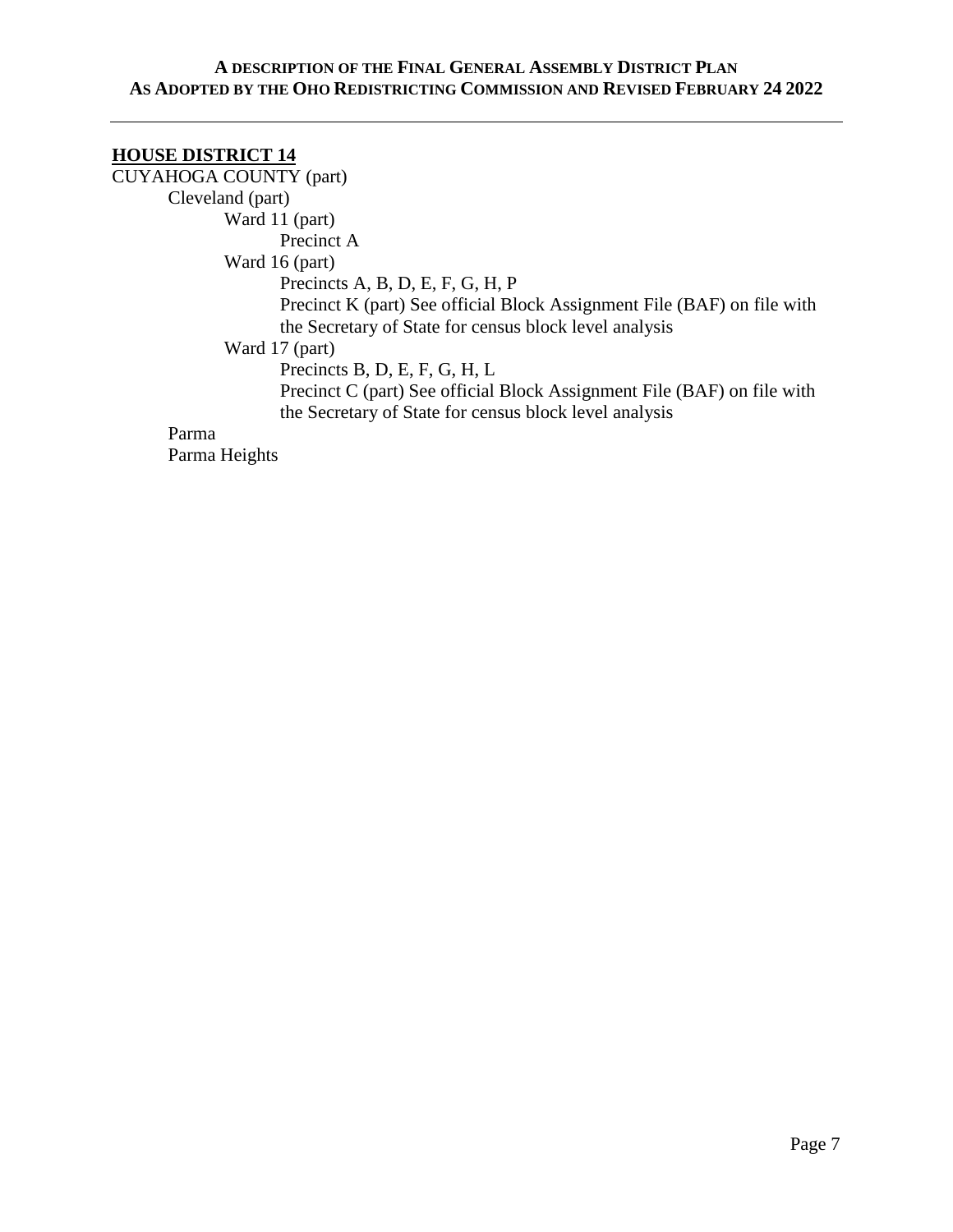## **HOUSE DISTRICT 15**

CUYAHOGA COUNTY (part) Broadview Heights Brooklyn Brooklyn Heights Cleveland (part) Ward 13 Ward 3 (part) Precinct K Ward 12 (part) Precincts A, B, C, M, N, O, P, Q, R, S Ward 14 (part) Precincts C, D, G, H, I, J, K, L Precinct B (part) See official Block Assignment File (BAF) on file with the Secretary of State for census block level analysis Linndale North Royalton Seven Hills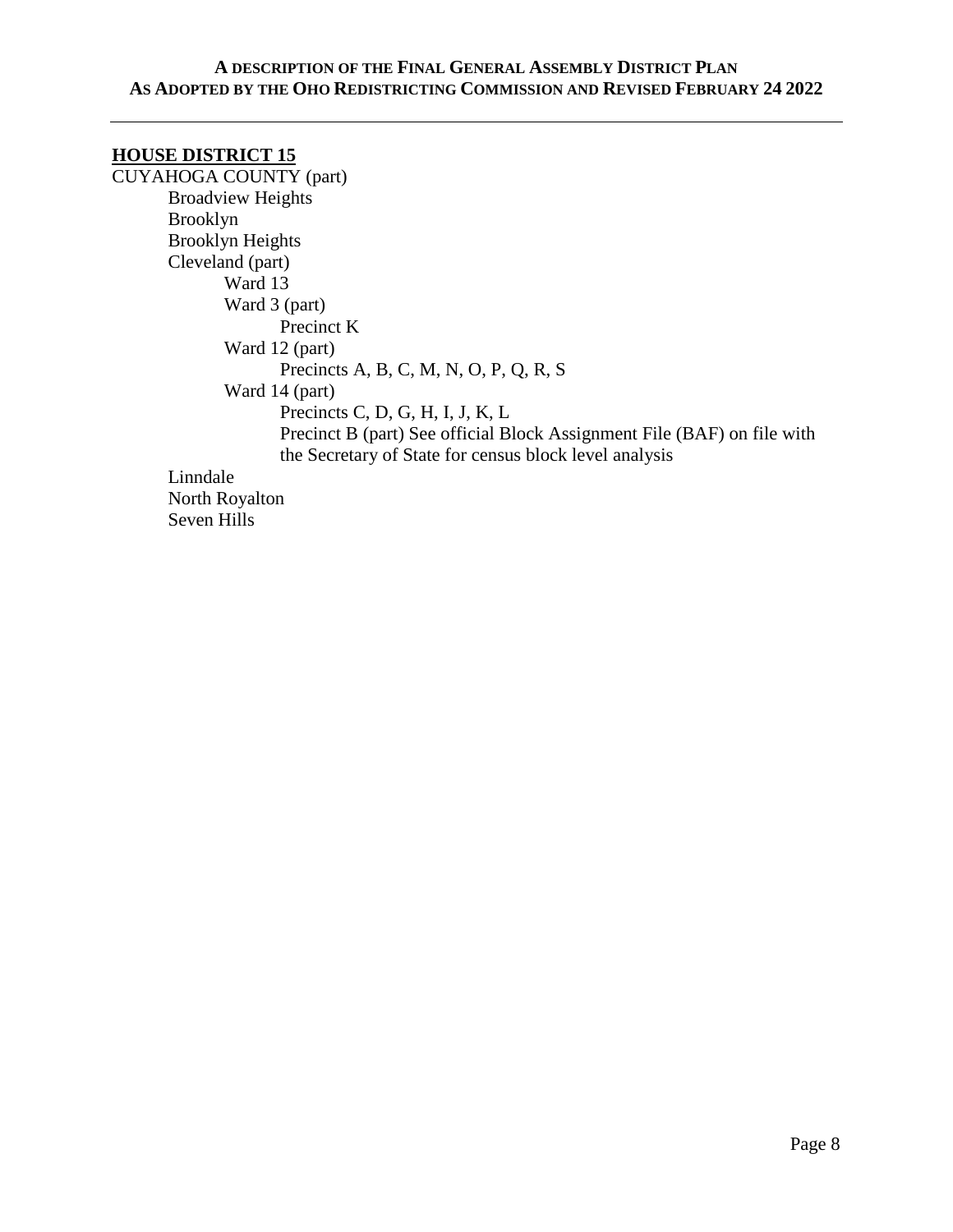#### **HOUSE DISTRICT 16**

CUYAHOGA COUNTY (part) Bay Village Berea North Olmsted Olmsted Falls Olmsted Township Westlake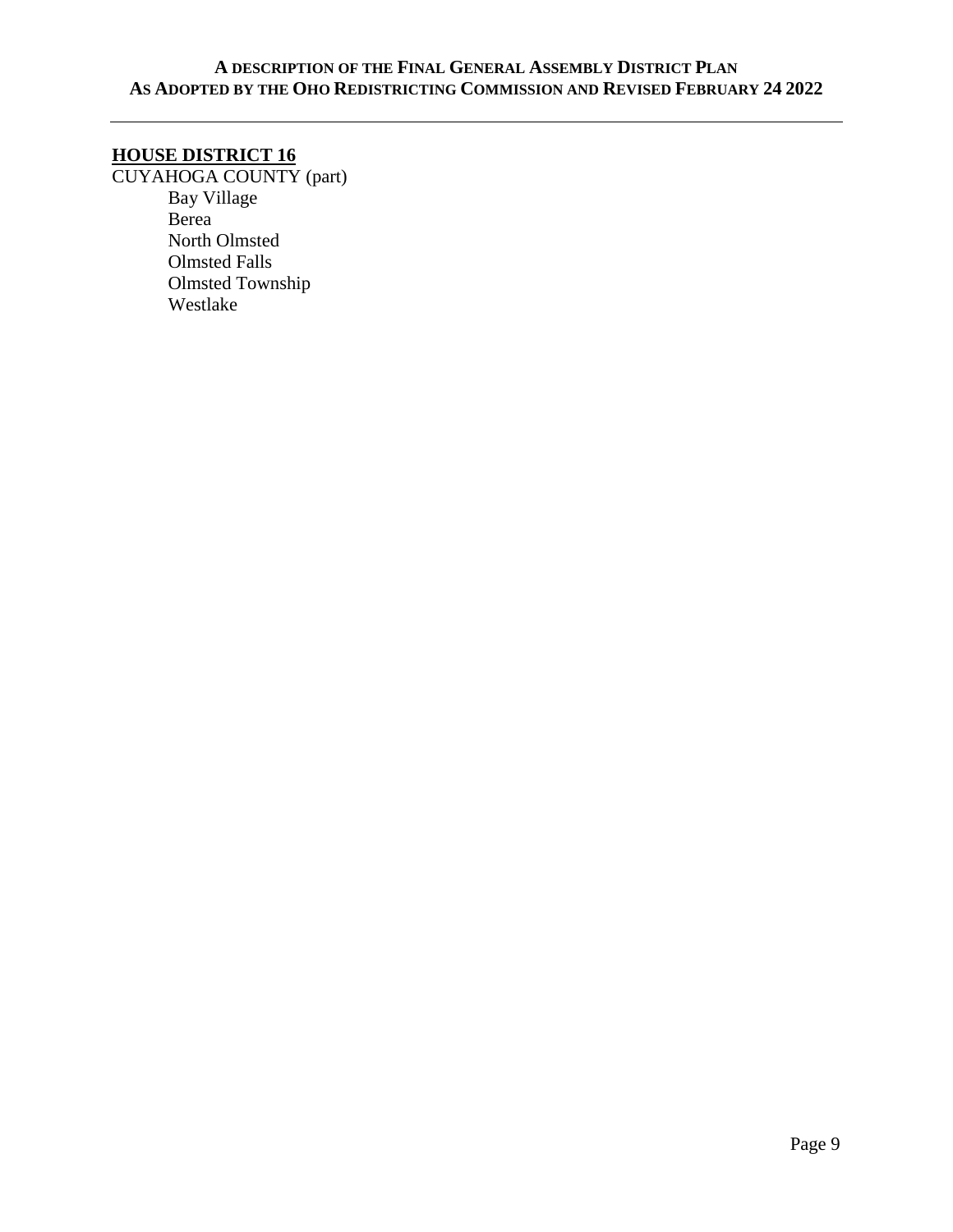## **HOUSE DISTRICT 17**

CUYAHOGA COUNTY (part) Brook Park Cleveland (part) Ward 16 (part) Precinct C Ward 17 (part) Precincts A, S Precinct C (part) See official Block Assignment File (BAF) on file with the Secretary of State for census block level analysis

Fairview Park Middleburg Heights Rocky River Strongsville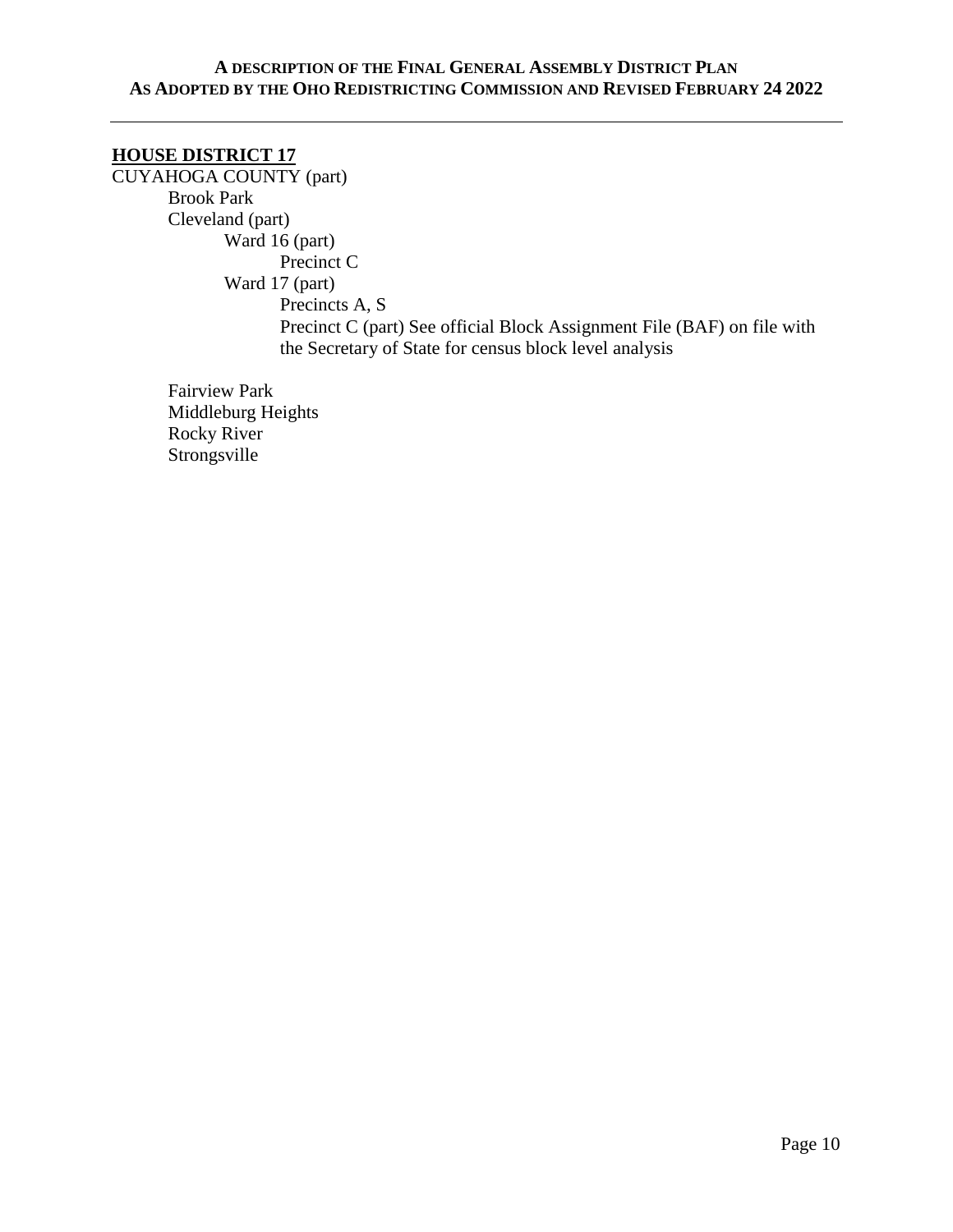## **HOUSE DISTRICT 18**

CUYAHOGA COUNTY (part) Cleveland (part) Wards 2, 4 Ward 1 (part) Precincts A, B, C, D, E, F, H, I, K, O, T Precinct G (part) See official Block Assignment File (BAF) on file with the Secretary of State for census block level analysis Precinct R (part) See official Block Assignment File (BAF) on file with the Secretary of State for census block level analysis Precinct S (part) See official Block Assignment File (BAF) on file with the Secretary of State for census block level analysis Ward 5 (part) Precincts K, N, O, P Ward 6 (part) Precincts A, B, C, E, F, K, L, M, N, P, Q, R, S, T Precinct D (part) See official Block Assignment File (BAF) on file with the Secretary of State for census block level analysis Precinct H (part) See official Block Assignment File (BAF) on file with the Secretary of State for census block level analysis Precinct I (part) See official Block Assignment File (BAF) on file with the Secretary of State for census block level analysis Precinct U (part) See official Block Assignment File (BAF) on file with the Secretary of State for census block level analysis Ward 12 (part) Precincts D, E, G Precinct F (part) See official Block Assignment File (BAF) on file with the Secretary of State for census block level analysis Garfield Heights Maple Heights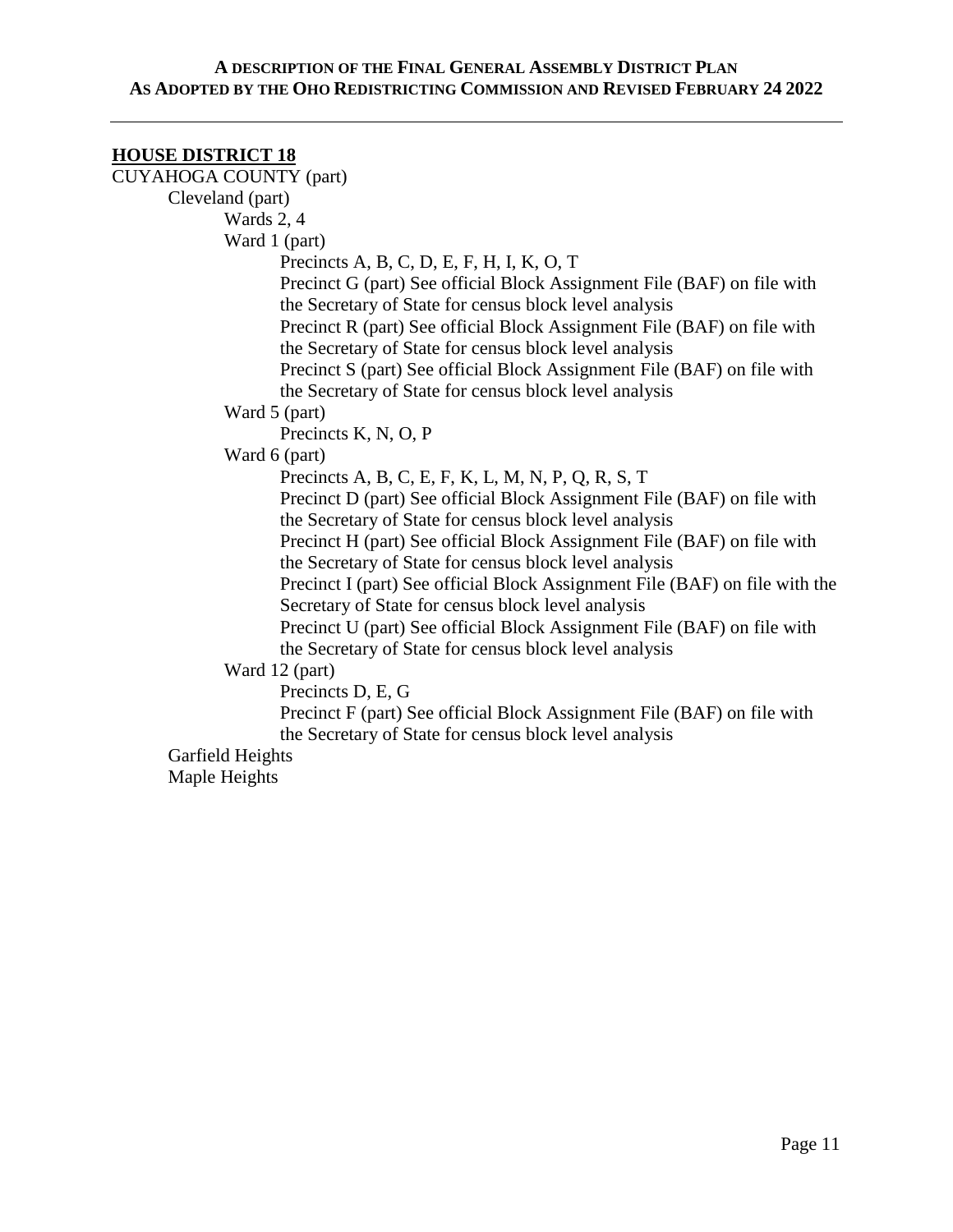## **HOUSE DISTRICT 19**

CUYAHOGA COUNTY (part) Bedford Bedford Heights Bentleyville Brecksville Chagrin Falls Chagrin Falls Township Cleveland (part) Ward 12 (part) Precinct H Precinct F (part) See official Block Assignment File (BAF) on file with the Secretary of State for census block level analysis Cuyahoga Heights Glenwillow Hunting Valley Independence Mayfield Heights Moreland Hills Newburgh Heights Oakwood Orange Pepper Pike Solon Valley View Walton Hills Woodmere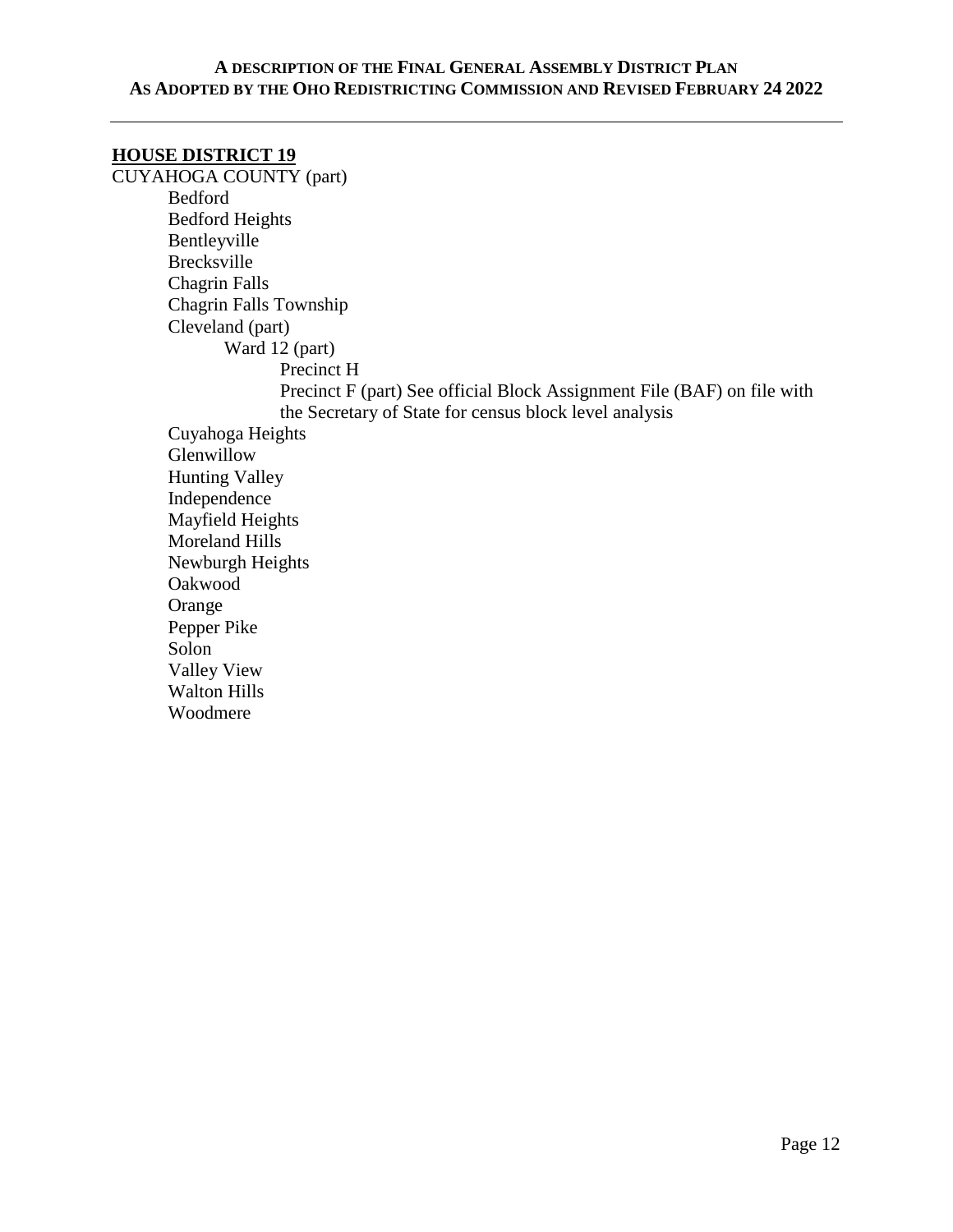#### **HOUSE DISTRICT 20**

| <u>IIO USE DISTINCT 40</u>                                                                                                        |  |
|-----------------------------------------------------------------------------------------------------------------------------------|--|
| <b>CUYAHOGA COUNTY (part)</b>                                                                                                     |  |
| <b>Bratenahl</b>                                                                                                                  |  |
| Cleveland (part)                                                                                                                  |  |
| Wards 7, 9                                                                                                                        |  |
| Ward 3 (part)                                                                                                                     |  |
| Precincts A, B, C, D, E, F, G, H, I, J, L, M, O, P, Q, S                                                                          |  |
| Ward 5 (part)                                                                                                                     |  |
| Precincts A, B, C, D, E, F, G, H, I, J, L, M, Q, R, S                                                                             |  |
| Ward 6 (part)                                                                                                                     |  |
| Precincts G, J, O                                                                                                                 |  |
| Precinct D (part) See official Block Assignment File (BAF) on file with<br>the Secretary of State for census block level analysis |  |
|                                                                                                                                   |  |
| Precinct H (part) See official Block Assignment File (BAF) on file with                                                           |  |
| the Secretary of State for census block level analysis                                                                            |  |
| Precinct I (part) See official Block Assignment File (BAF) on file with the                                                       |  |
| Secretary of State for census block level analysis                                                                                |  |
| Precinct U (part) See official Block Assignment File (BAF) on file with                                                           |  |
| the Secretary of State for census block level analysis                                                                            |  |
| Ward 8 (part)<br>Precincts D, M, N, O, P, Q, R                                                                                    |  |
| Precinct J (part) See official Block Assignment File (BAF) on file with the                                                       |  |
| Secretary of State for block level                                                                                                |  |
| Ward 10 (part)                                                                                                                    |  |
| Precincts A, B, C, D, E, F, H, I, J, K, L, M, N, O, P, Q, U                                                                       |  |
| Ward 12 (part)                                                                                                                    |  |
| Precincts I, J, K, L                                                                                                              |  |
| Ward 14 (part)                                                                                                                    |  |
| Precincts M, N, O                                                                                                                 |  |
| Precinct B (part) See official Block Assignment File (BAF) on file with                                                           |  |
| the Secretary of State for census block level analysis                                                                            |  |
| Ward 15 (part)                                                                                                                    |  |
| Precincts J, P, Q                                                                                                                 |  |
| Precinct F (part) See official Block Assignment File (BAF) on file with                                                           |  |
| the Secretary of State for census block level analysis                                                                            |  |
| Precinct K (part) See official Block Assignment File (BAF) on file with                                                           |  |
| the Secretary of State for census block level analysis                                                                            |  |
|                                                                                                                                   |  |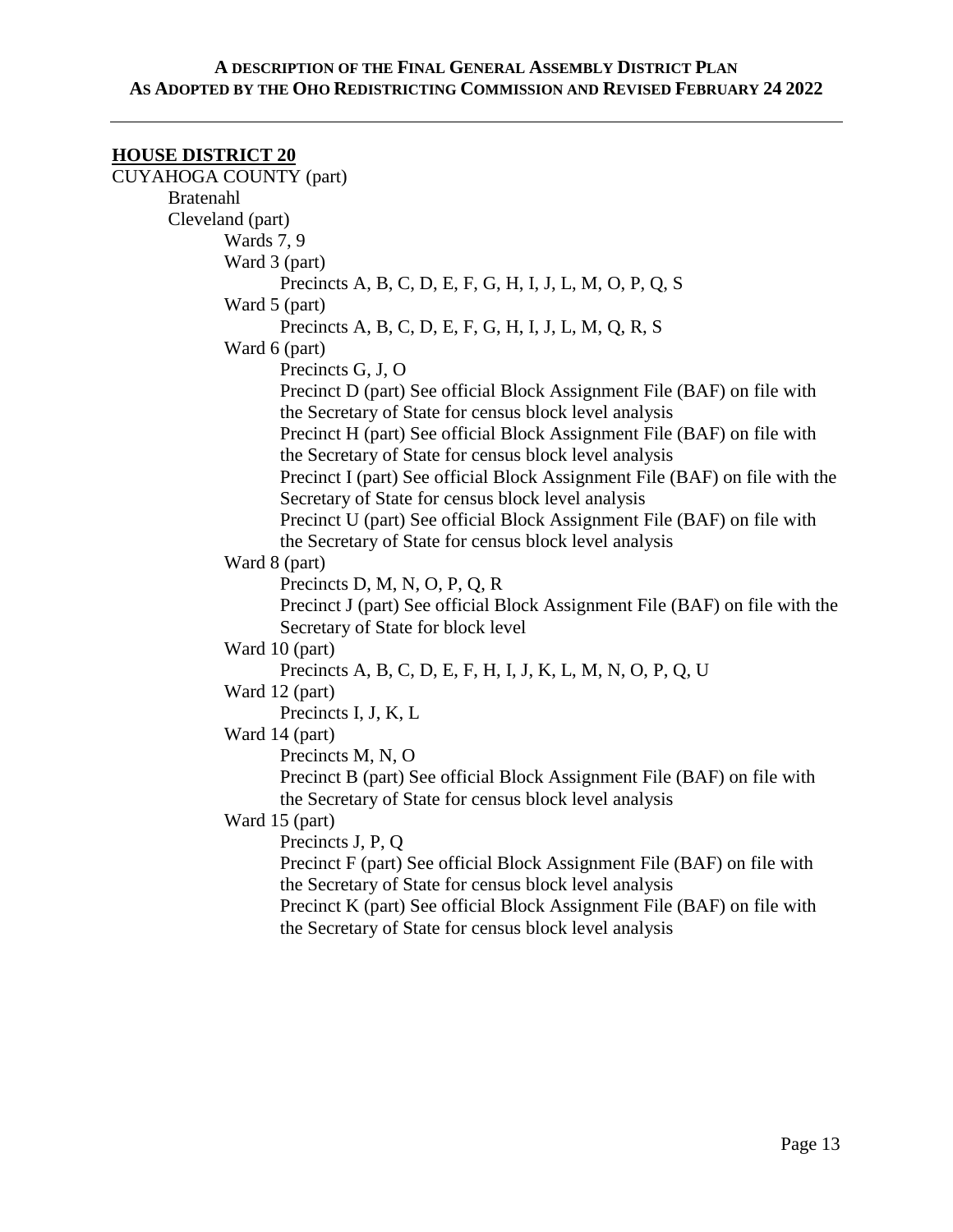## **HOUSE DISTRICT 21**

CUYAHOGA COUNTY (part) Beachwood Cleveland (part) Ward 8 (part) Precincts A, B, C, E, F, G, H, I, K, L Precinct J (part) See official Block Assignment File (BAF) on file with the Secretary of State for census block level analysis Ward 10 (part) Precincts G, R, S, T, V Euclid Highland Heights Lyndhurst South Euclid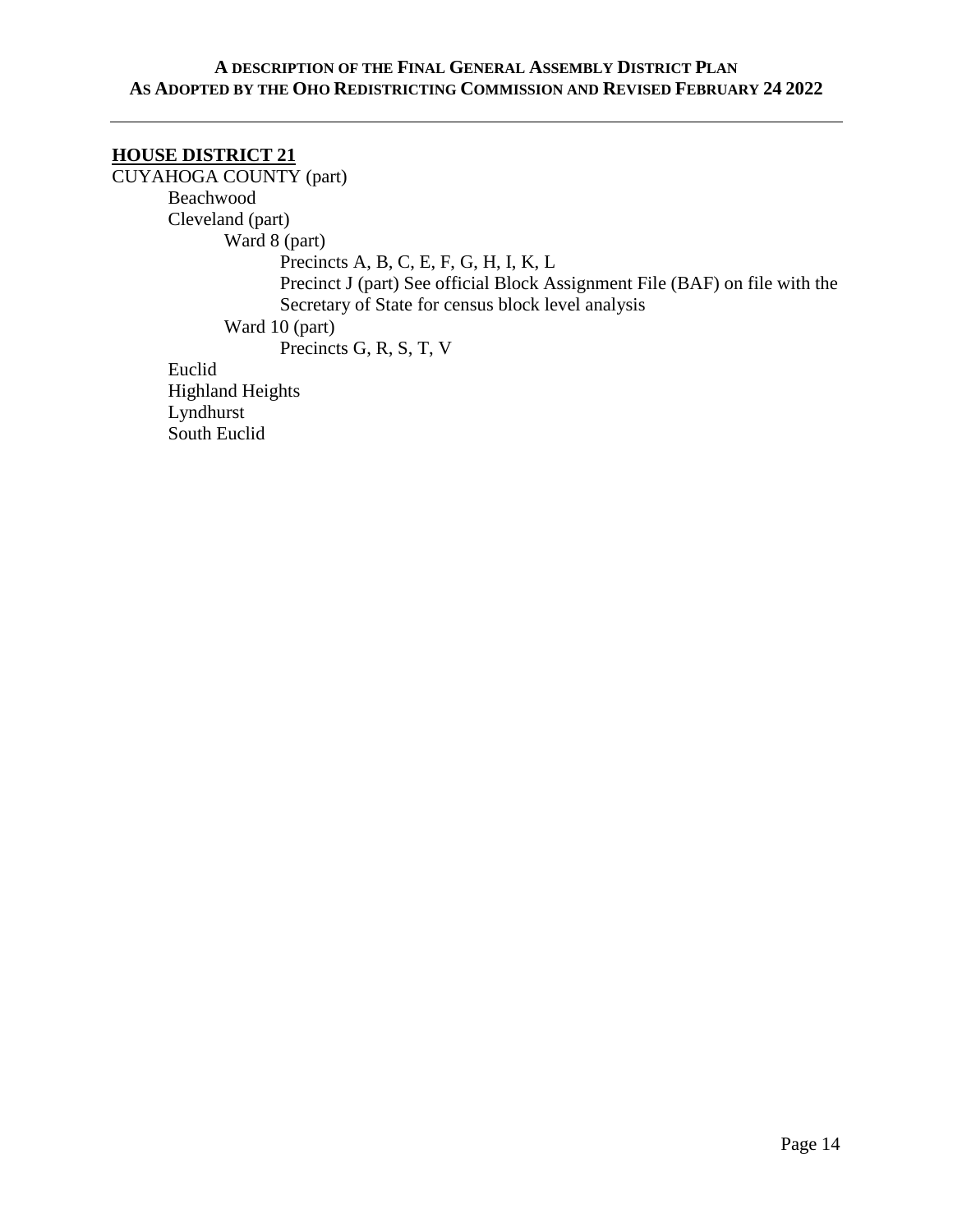## **HOUSE DISTRICT 22**

CUYAHOGA COUNTY (part)

Cleveland (part)

Ward 1 (part)

Precincts J, L, M, N, P, Q

Precinct G (part) See official Block Assignment File (BAF) on file with the Secretary of State for block level

Precinct R (part) See official Block Assignment File (BAF) on file with the Secretary of State for block level

Precinct S (part) See official Block Assignment File (BAF) on file with the Secretary of State for block level

Cleveland Heights East Cleveland Highland Hills North Randall Shaker Heights University Heights Warrensville Heights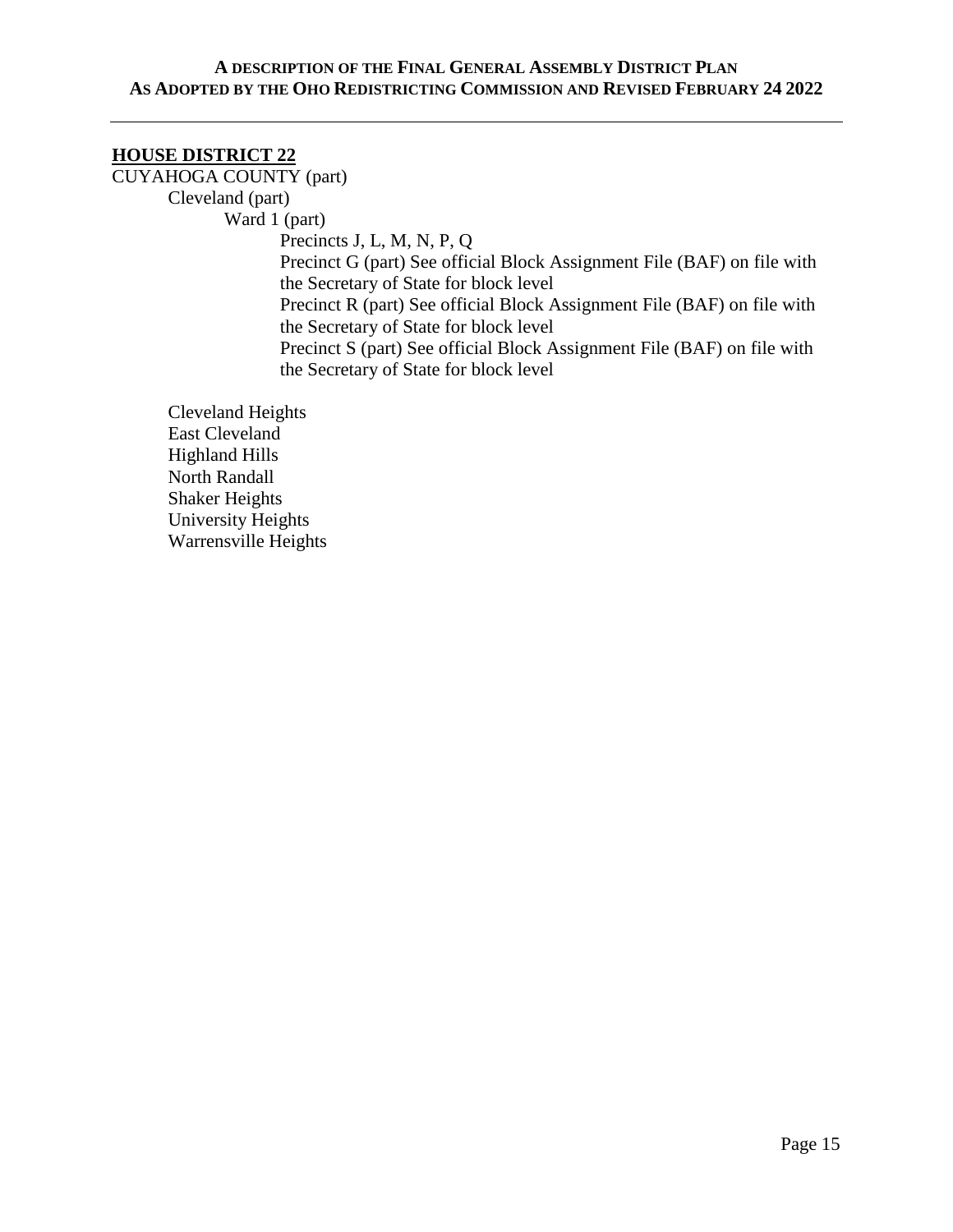#### **HOUSE DISTRICT 23**

CUYAHOGA COUNTY (part) Gates Mills Mayfield Richmond Heights

LAKE COUNTY (part) Eastlake Lakeline Mentor (part) Ward 2 (part) Precincts B, C, D, E, F, G, H, I Ward 3 (part) Precincts A, B, C, D, E, F, G, H Mentor-on-the-Lake Timberlake Wickliffe Willoughby Willoughby Hills Willowick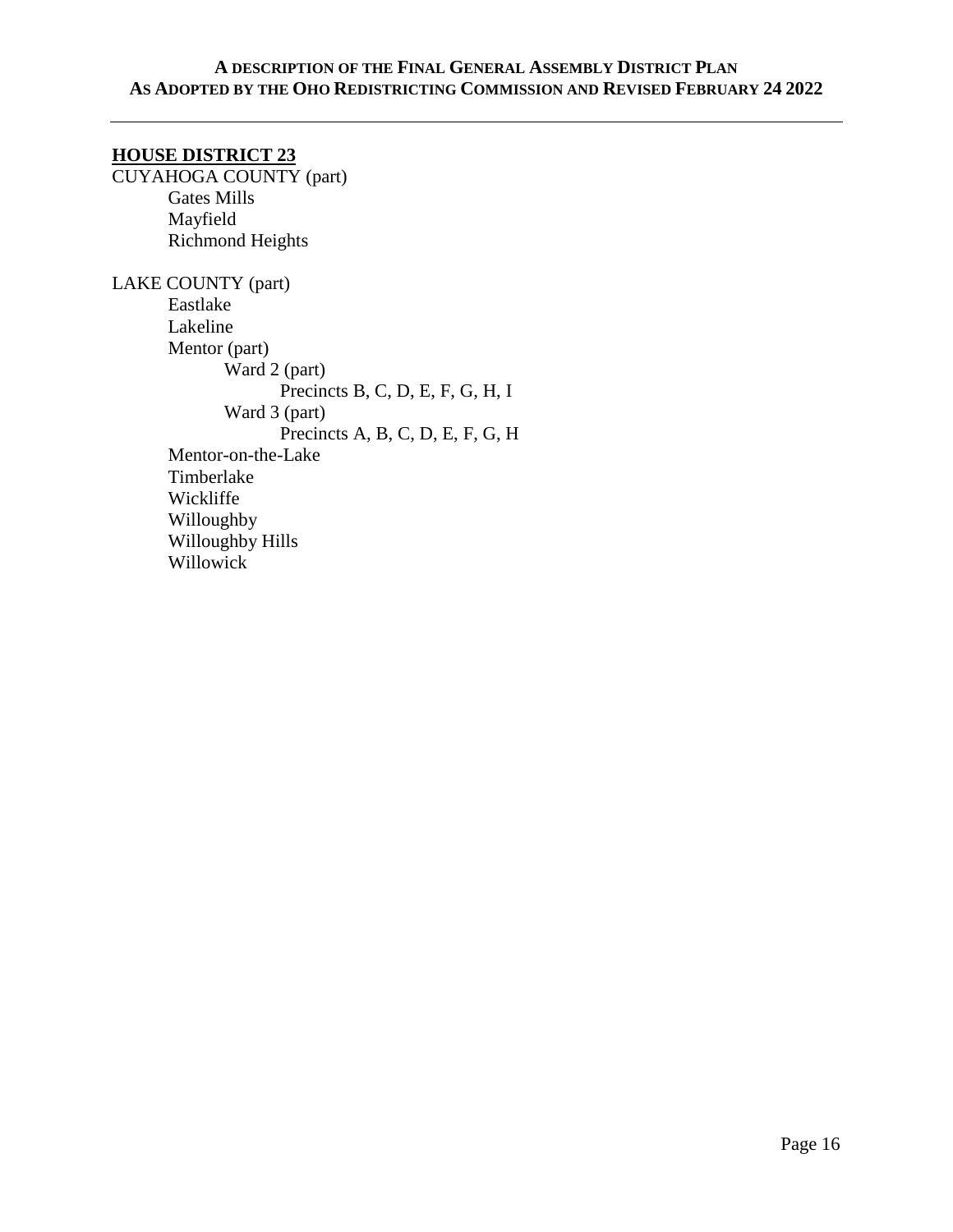Ohio's 33 Senate districts are comprised of the following Ohio House districts.

| Senate District 1:  | House Districts 81, 82, 83 |                                     |
|---------------------|----------------------------|-------------------------------------|
| Senate District 2:  | House Districts 44, 75, 89 | <b>Assigned to Senator Gavarone</b> |
| Senate District 3:  | House Districts 4, 5, 10   |                                     |
| Senate District 4:  | House Districts 45, 46, 47 |                                     |
| Senate District 5:  | House Districts 39, 40, 80 |                                     |
| Senate District 6:  | House Districts 36, 37, 38 |                                     |
| Senate District 7:  | House Districts 27, 55, 56 |                                     |
| Senate District 8:  | House Districts 28, 29, 30 |                                     |
| Senate District 9:  | House Districts 24, 25, 26 |                                     |
| Senate District 10: | House Districts 70, 71, 74 | <b>Assigned to Senator Hackett</b>  |
| Senate District 11: | House Districts 41, 42, 43 |                                     |
| Senate District 12: | House Districts 78, 84, 85 |                                     |
| Senate District 13: | House Districts 52, 53, 54 |                                     |
| Senate District 14: | House Districts 62, 63, 90 |                                     |
| Senate District 15: | House Districts 1, 2, 6    |                                     |
| Senate District 16: | House Districts 8, 11, 12  |                                     |
| Senate District 17: | House Districts 91, 92, 93 |                                     |
| Senate District 18: | House Districts 19, 23, 57 | Assigned to Senator Cirino          |
| Senate District 19: | House Districts 60, 61, 98 |                                     |
| Senate District 20: | House Districts 68, 69, 73 |                                     |
| Senate District 21: | House Districts 18, 21, 22 |                                     |
| Senate District 22: | House Districts 66, 67, 76 |                                     |
| Senate District 23: | House Districts 13, 14, 20 |                                     |
| Senate District 24: | House Districts 15, 16, 17 | Assigned to Senator Dolan           |
| Senate District 25: | House Districts 3, 7, 9    |                                     |
| Senate District 26: | House Districts 86, 87, 88 |                                     |
| Senate District 27: | House Districts 31, 32, 34 |                                     |
| Senate District 28: | House Districts 33, 35, 72 | <b>Assigned to Senator Sykes</b>    |
| Senate District 29: | House Districts 48, 49, 50 |                                     |
| Senate District 30: | House Districts 94, 95, 96 |                                     |
| Senate District 31: | House Districts 51, 77, 97 |                                     |
| Senate District 32: | House Districts 64, 65, 99 |                                     |
| Senate District 33: | House Districts 58, 59, 79 |                                     |

All of the above assignments of Senators are made pursuant to Section 5, Article XI of the Ohio Constitution.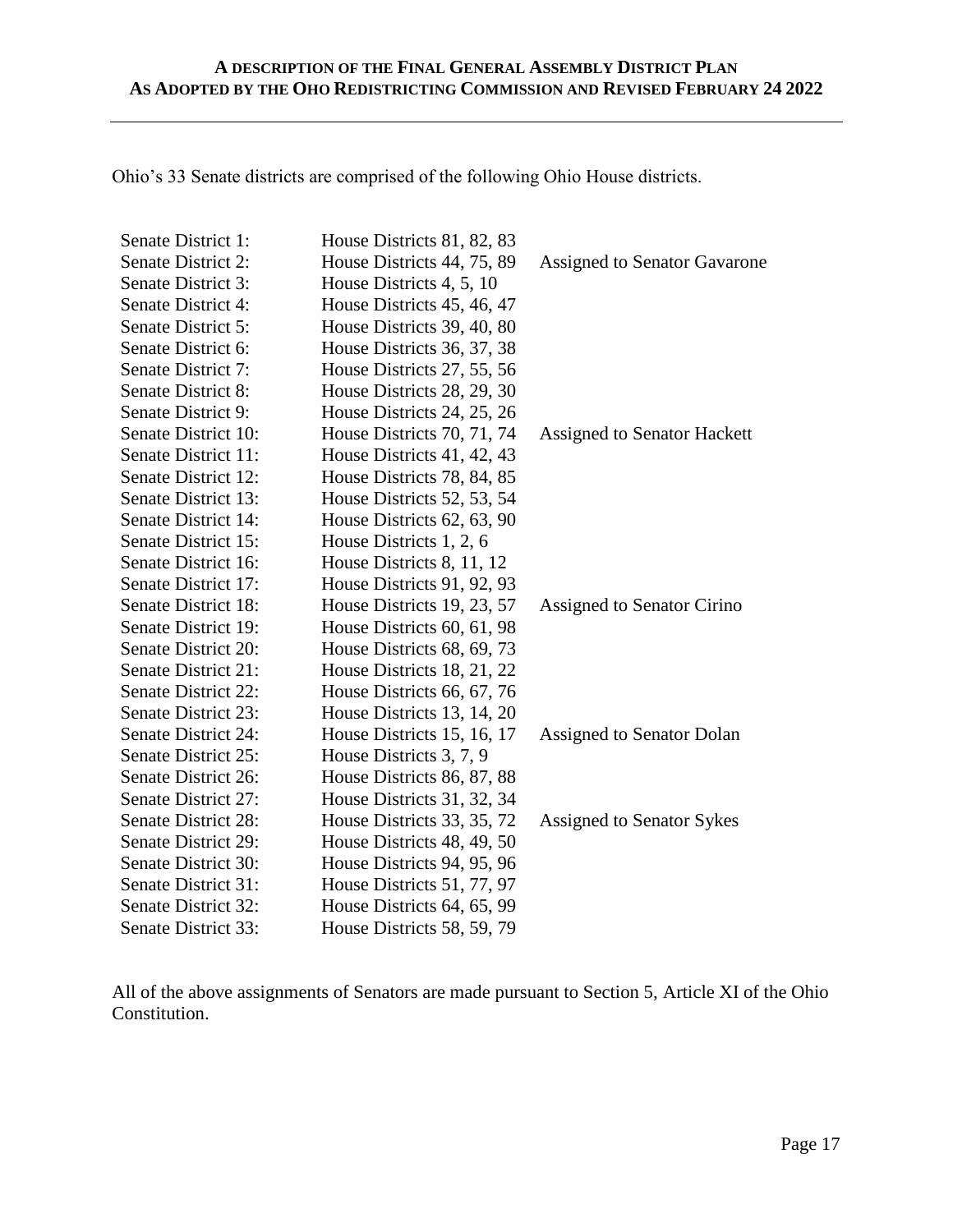Pursuant to the 2020 U.S. Census, the population of Ohio as of April 1, 2020 was 11,799,448. The target population for each Ohio House district is therefore 119,186.

| <b>House District</b> | <b>Population</b> | <b>Deviation</b> |
|-----------------------|-------------------|------------------|
| 1                     | 118,269           | $-0.77%$         |
| $\mathbf{2}$          | 121,167           | 1.66%            |
| $\overline{3}$        | 119,267           | 0.07%            |
| $\overline{4}$        | 113,292           | $-4.95%$         |
| 5                     | 116,055           | $-2.63%$         |
| $\boldsymbol{6}$      | 116,844           | $-1.97%$         |
| $\overline{7}$        | 123,620           | 3.72%            |
| $8\,$                 | 123,378           | 3.52%            |
| 9                     | 117,175           | $-1.69%$         |
| 10                    | 118,982           | $-0.17%$         |
| 11                    | 124,045           | 4.08%            |
| 12                    | 114,076           | $-4.29%$         |
| 13                    | 125,018           | 4.89%            |
| 14                    | 125,123           | 4.98%            |
| 15                    | 125,126           | 4.98%            |
| 16                    | 124,466           | 4.43%            |
| 17                    | 124,902           | 4.80%            |
| 18                    | 125,122           | 4.98%            |
| 19                    | 123,250           | 3.41%            |
| 20                    | 125,116           | 4.98%            |
| 21                    | 125,129           | 4.99%            |
| 22                    | 125,144           | 5.00%            |
| 23                    | 124,913           | 4.81%            |
| 24                    | 122,543           | 2.82%            |
| 25                    | 115,014           | $-3.50%$         |
| 26                    | 120,124           | 0.79%            |
| $27\,$                | 124,316           | 4.30%            |
| 28                    | 120,869           | 1.41%            |
| 29                    | 113,611           | $-4.68%$         |
| 30                    | 114,162           | $-4.22%$         |
| 31                    | 121,137           | 1.64%            |
| 32                    | 121,972           | 2.34%            |
| 33                    | 124,678           | 4.61%            |

## **Statistical Information – Ohio House Districts Revised February 24, 2022**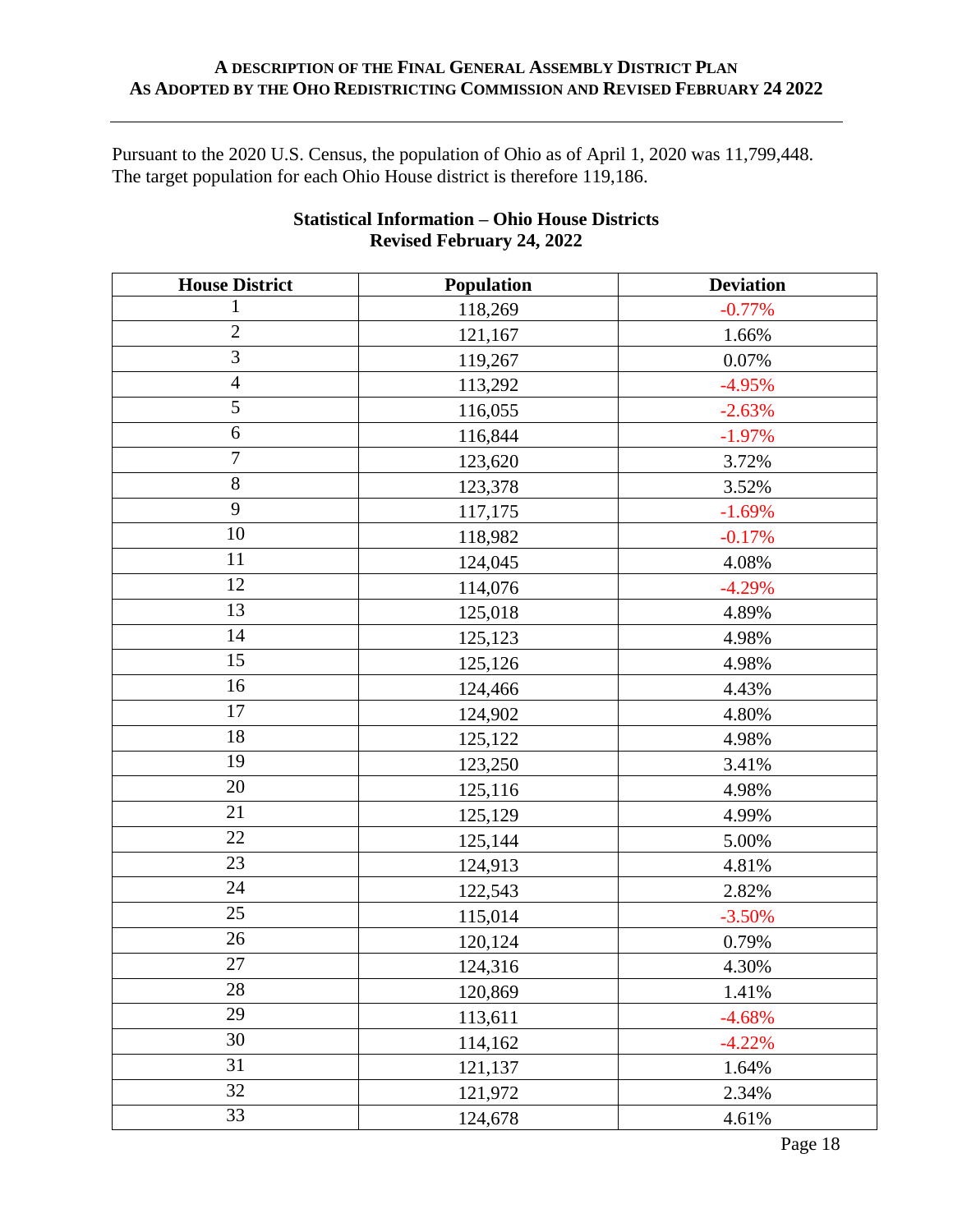| 34     | 121,807 | 2.20%    |
|--------|---------|----------|
| 35     | 121,171 | 1.67%    |
| 36     | 114,991 | $-3.52%$ |
| 37     | 125,125 | 4.98%    |
| 38     | 122,075 | 2.42%    |
| 39     | 116,366 | $-2.37%$ |
| 40     | 113,280 | $-4.96%$ |
| 41     | 113,996 | $-4.35%$ |
| 42     | 115,350 | $-3.22%$ |
| 43     | 115,804 | $-2.84%$ |
| 44     | 123,473 | 3.60%    |
| 45     | 123,472 | 3.60%    |
| 46     | 121,992 | 2.35%    |
| 47     | 115,745 | $-2.89%$ |
| 48     | 113,975 | $-4.37%$ |
| 49     | 124,555 | 4.50%    |
| 50     | 113,841 | $-4.48%$ |
| 51     | 125,115 | 4.97%    |
| 52     | 124,642 | 4.58%    |
| 53     | 121,772 | 2.17%    |
| 54     | 121,704 | 2.11%    |
| 55     | 120,633 | 1.21%    |
| 56     | 124,454 | 4.42%    |
| 57     | 124,671 | 4.60%    |
| 58     | 116,292 | $-2.43%$ |
| 59     | 123,105 | 3.29%    |
| 60     | 113,964 | $-4.38%$ |
| 61     | 113,860 | $-4.47%$ |
| 62     | 124,425 | 4.40%    |
| 63     | 113,544 | $-4.73%$ |
| 64     | 124,731 | 4.65%    |
| 65     | 117,025 | $-1.81%$ |
| 66     | 116,342 | $-2.39%$ |
| 67     | 118,575 | $-0.51%$ |
| 68     | 115,385 | $-3.19%$ |
| 69     | 114,369 | $-4.04%$ |
| 70     | 116,643 | $-2.13%$ |
| 71     | 115,026 | $-3.49%$ |
| $72\,$ | 122,012 | 2.37%    |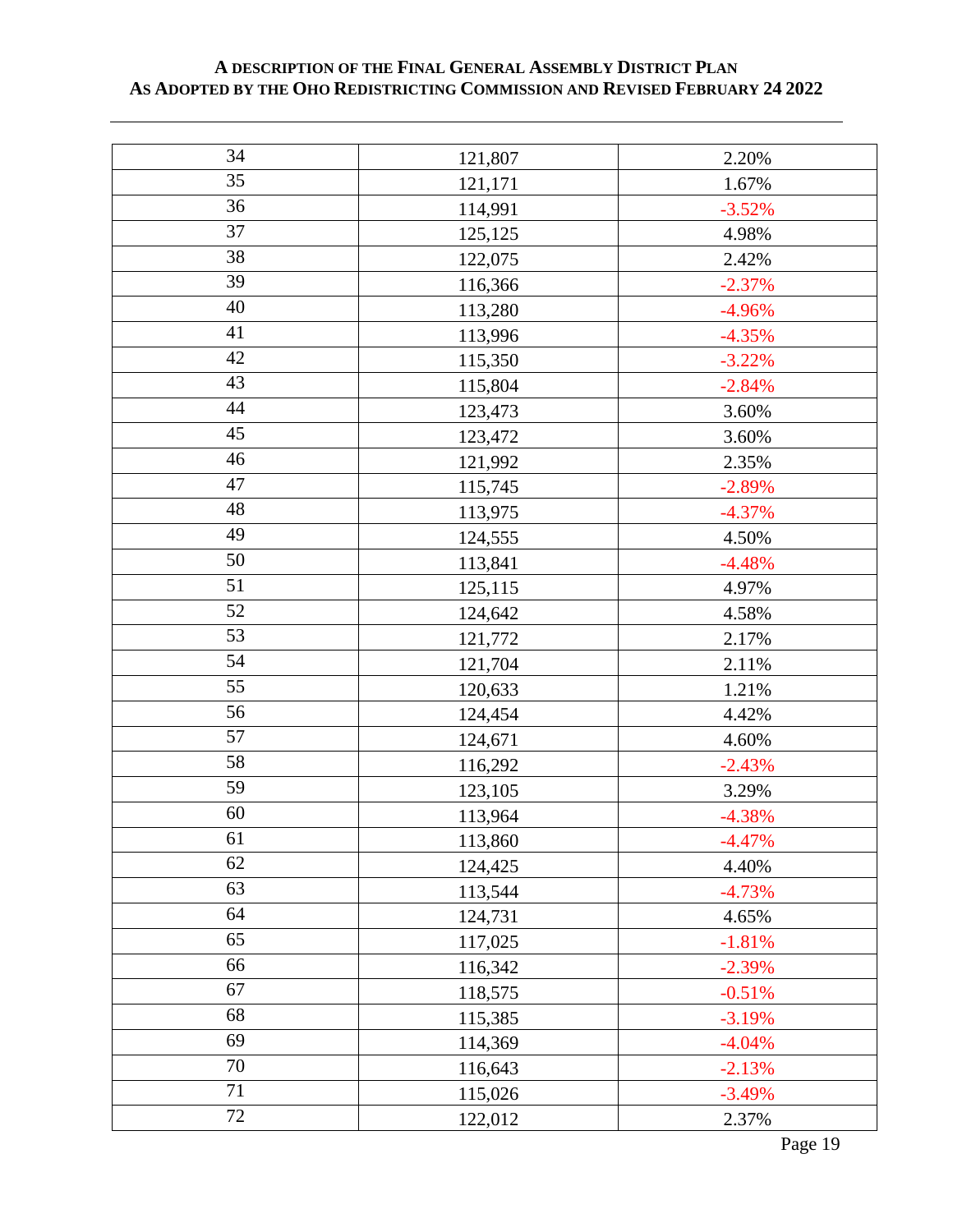| 73 | 123,971 | 4.01%    |
|----|---------|----------|
| 74 | 121,539 | 1.97%    |
| 75 | 116,122 | $-2.57%$ |
| 76 | 116,323 | $-2.40%$ |
| 77 | 124,936 | 4.82%    |
| 78 | 116,894 | $-1.92%$ |
| 79 | 117,815 | $-1.15%$ |
| 80 | 124,211 | 4.22%    |
| 81 | 113,487 | $-4.78%$ |
| 82 | 122,541 | 2.81%    |
| 83 | 113,996 | $-4.35%$ |
| 84 | 118,816 | $-0.31%$ |
| 85 | 115,560 | $-3.04%$ |
| 86 | 114,486 | $-3.94%$ |
| 87 | 113,433 | $-4.83%$ |
| 88 | 113,965 | $-4.38%$ |
| 89 | 115,986 | $-2.68%$ |
| 90 | 115,793 | $-2.85%$ |
| 91 | 114,286 | $-4.11%$ |
| 92 | 119,113 | $-0.06%$ |
| 93 | 117,981 | $-1.01%$ |
| 94 | 122,131 | 2.47%    |
| 95 | 124,027 | 4.06%    |
| 96 | 124,223 | 4.23%    |
| 97 | 121,818 | 2.21%    |
| 98 | 113,571 | $-4.71%$ |
| 99 | 125,112 | 4.97%    |
|    |         |          |